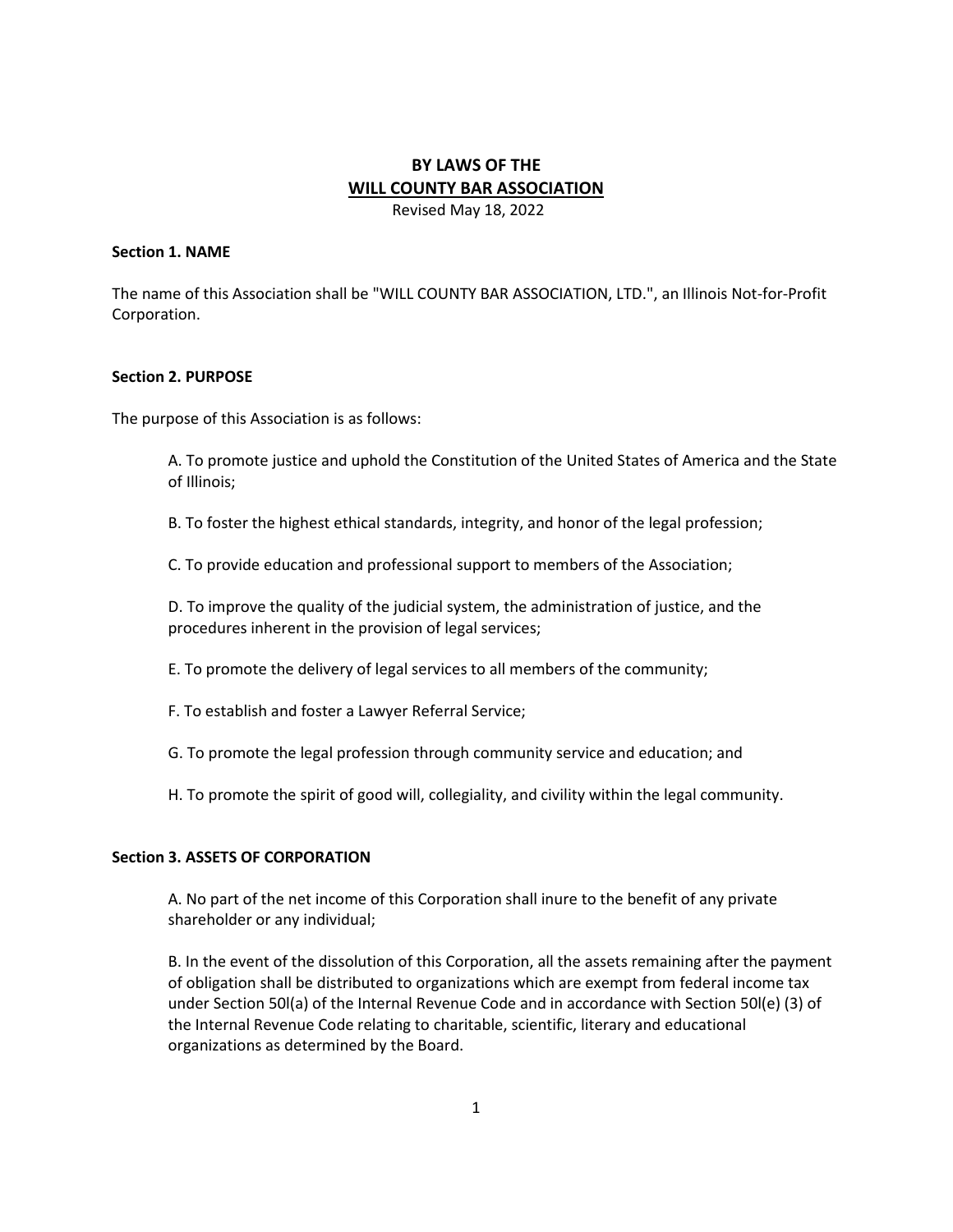#### **Section 4. FISCAL YEAR**

The fiscal year of the Association shall commence July 1 of each year and end June 30 of the following year.

#### **Section 5. MEMBERSHIP**

A. Any attorney, licensed to practice in the State of Illinois shall be eligible for membership in this Association, so long as he or she shall pay the membership assessments as provided in the By-Laws of this Association;

B. All judges shall be honorary, non-voting members, unless they shall elect to become active, voting members by paying the appropriate assessments, but in either case a sitting judge shall be ineligible to serve as an officer or director. See Section 8F for instances where a current officer or director is sworn in as a Judge.

C. Upon application, any attorney, licensed to practice in the State of Illinois, who lives or maintains an office in Will County or appears in any court in Will County who shall have been newly admitted to the Bar of the State of Illinois, shall not be required to pay assessments during the first two fiscal years after his or her admission but shall retain voting privileges;

D. Upon application, any attorney, licensed to practice in the State of Illinois, who lives or maintains an office in Will County or appears in any court in Will County and who shall have attained the age of seventy (70) prior to or during the fiscal year of the Association ("Senior Attorney")(between July 1 through June 30 of the following year) shall not be required to pay assessments, but shall retain voting privileges;

E. Upon application, any law student who has not yet received their JD may be a non-voting member, and shall not be required to pay assessments while enrolled in an accredited law school;

F. The Board of Directors shall have the authority to designate persons or classes of persons as non-voting members and/or to waive assessments;

G. The Association shall not discriminate on the basis of sex, race, age, religion, handicap, sexual orientation, or national origin;

#### **Section 6. GENERAL MEMBERSHIP MEETINGS/MEETINGS OF THE BOARD OF DIRECTORS**

A. Time: Regular meetings shall be held in conjunction with meetings of the Board of Directors on a monthly basis throughout the fiscal year. Special meetings may be held at such time as the President or a majority of the Officers may direct, or upon the filing of a petition with the Bar Association's Executive Secretary signed by not less than twenty (20) voting members requesting a special meeting for a particular purpose;

B. Place: Meetings shall be held at the offices of the Association, or at such place as the Officers may direct, but all regular Board meetings shall be held in Will County, Illinois;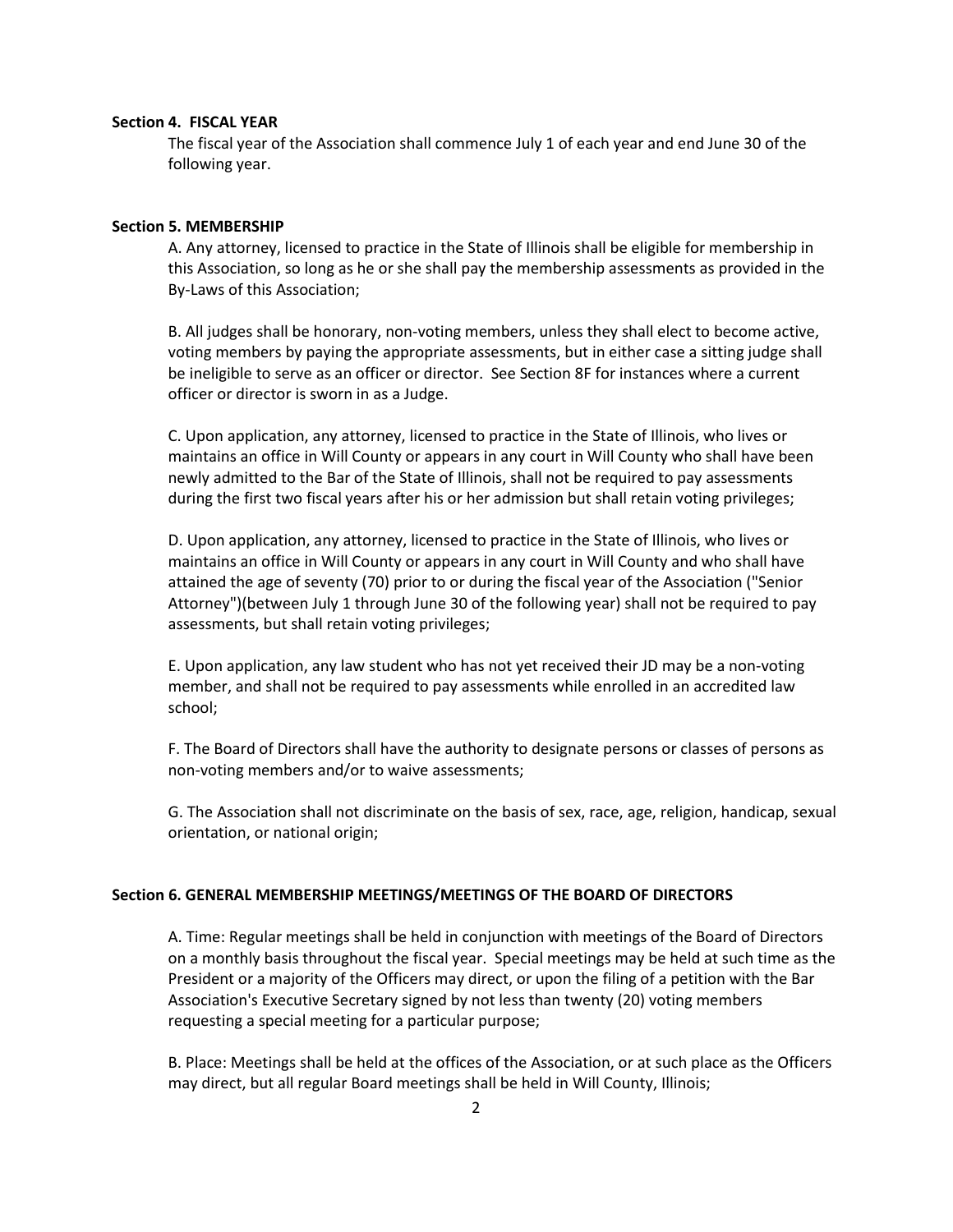C. Notice: Notice stating the time, place, and agenda of the meeting shall be posted on the Association's website at least three (3) days in advance of any regular or special meeting. Additionally, notice shall be posted at the Will County Bar Association offices;

D. Annual Meeting: An Annual Meeting of the Association shall be held at a time and place to be determined by the Board of Directors. The annual meeting shall be held for the purpose of electing new Officers and Directors of the Association, and for such other business as the Board deems appropriate to address. The time, place and notice of such annual meeting shall be as provided in this Section 6;

E. Quorum: For purposes of a vote by the general membership, a quorum shall consist of ten percent (10%) percent of the number of voting members in person or by proxy;

F. Conduct of Meetings: Meetings of the general membership and of the Board of Directors shall be conducted per parliamentary procedure as interpreted by Robert's Rules of Order.

### **Section 7. OFFICERS**

The officers shall be a President, First Vice-President, Second Vice-President, and Secretary-Treasurer. The First Vice-President shall, at the conclusion of his/her term, automatically succeed to the office of the President. The Second Vice-President shall, at the conclusion of his /her term, automatically succeed to the next higher office. The Secretary-Treasurer shall, at the conclusion of his/her term, automatically succeed to the next higher office. The Secretary-Treasurer shall be elected annually by the Board of Directors.

## **Section 8. DIRECTORS**

A. There shall be ten (10) Directors. The President, First Vice-President, Second Vice-President, and Secretary-Treasurer shall automatically be directors of the Association. Other Directors shall be elected for six (6) year terms. The Immediate Past President shall be retained for a one (l) year term;

B. The Board of Directors shall be the governing body of the Association;

C. Any vacancy in the office of Director shall be filled by the Board of Directors within thirty (30) days of the creation of the vacancy, or within any other time period as determined by the Board, and shall serve a complete term as described herein;

D. The term of President, First Vice-President, Second Vice-President, Secretary-Treasurer, and Immediate Past President shall commence on July 1 and end on the succeeding June  $30^{th}$ . The term of Officer or Director shall end on June 30th of the last year of his /her term;

E. Any Officer or Director may be removed from office for good cause, including but not limited to, the following: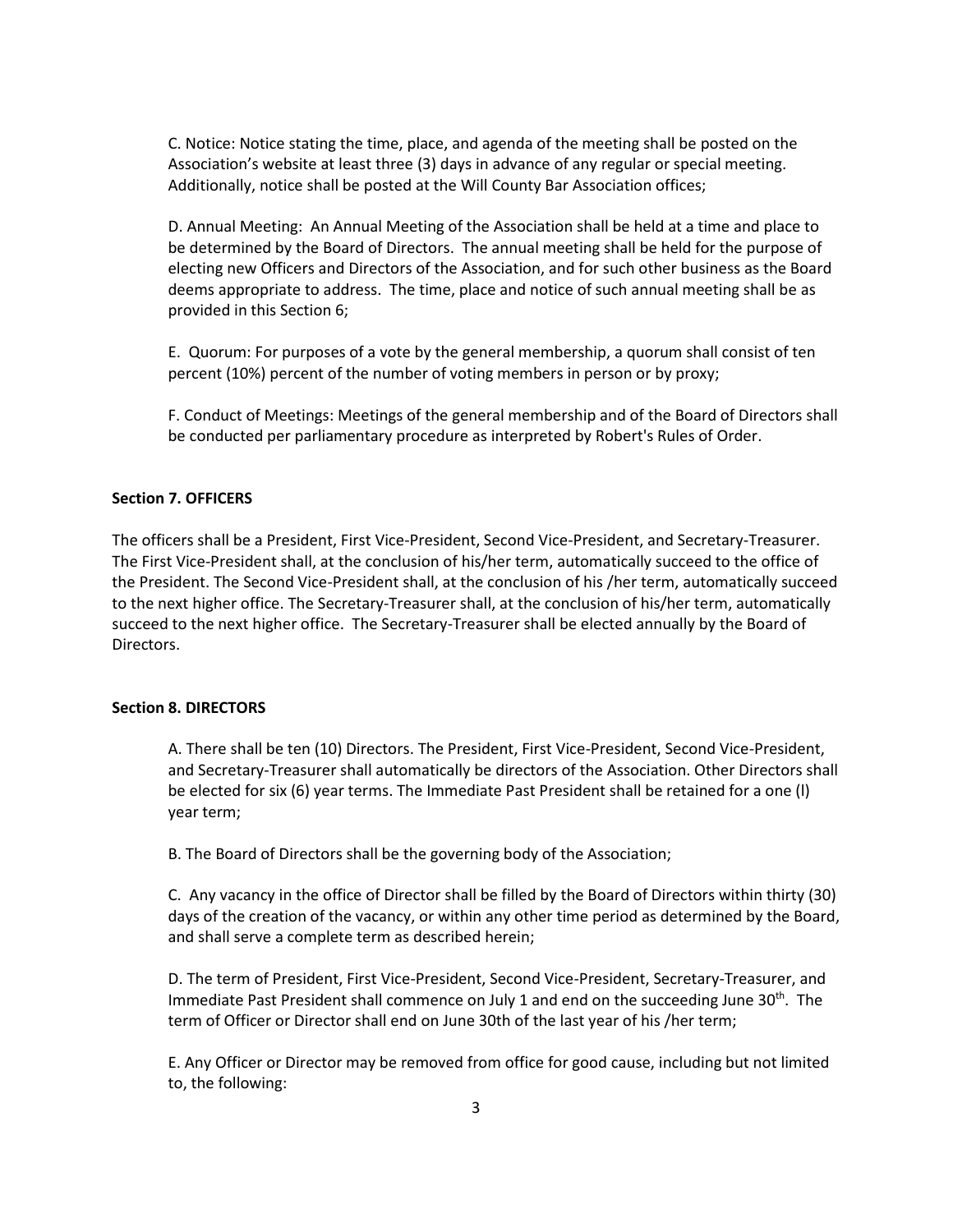1. On the effective date of his/her surrender, suspension, or revocation of his/her license to practice law;

2. Excessive absenteeism (missing three (3) or more meetings without good cause per fiscal year) may be a basis for removal of a board member, provided such removal is approved by a vote of at least two-thirds of the Board of Directors.

- 3. Upon the non-payment of assessments to the Association; and
- 4. For other good and sufficient reasons as determined by the Board.

F. Unless prior resignation has been provided, any officer or director sworn in for the office of Judge within the state of Illinois shall, by the act, resign his or her position as director or officer and shall be immediately removed as director or officer and become a honorary member under Section 5, paragraph B.

## **Section 9. VACANCIES FOR OFFICERS**

In the event of a vacancy of an Officer, each Officer shall ascend to the next highest office and the office of Secretary Treasurer shall be filled by a majority vote of the Board of Directors. The appointment term shall extend only to June 30 of that year and shall not include the automatic right to succession to the next higher office. Any office held by appointment, or succession after appointment, shall be deemed to be vacant upon the expiration of the appointed term. At the next general election, all vacant offices, or those to become vacant, shall be filled by election as provided herein.

## **Section 10. ELECTIONS**

A. NOMINATIONS. In February and March, the Association Executive Secretary shall cause notices to be placed on the Association website and posted at the Association Office for all vacancies within the Association as of the next fiscal year. Notification shall inform the regular members that applications, letters, and/or resumes requesting consideration for election to any vacancy on the Board effective July 1 of the then-current year shall be accepted through and including the first meeting of the Nominating Committee. There shall be two ways to nominate eligible regular members to fill vacancies to the Board of Directors:

#### 1. By Nominating Committee:

a. Committee Appointment: No later than the March meeting of the Board of Directors, the President shall appoint a Nominating Committee. The Nominating Committee shall consist of two (2) members currently serving as Officers of the Association or on the Board of Directors and three (3) regular members of the Association in good standing;

b. Selection of Nominees: The Nominating Committee shall meet separate and apart from the Board of Directors to select a nominee for each position to be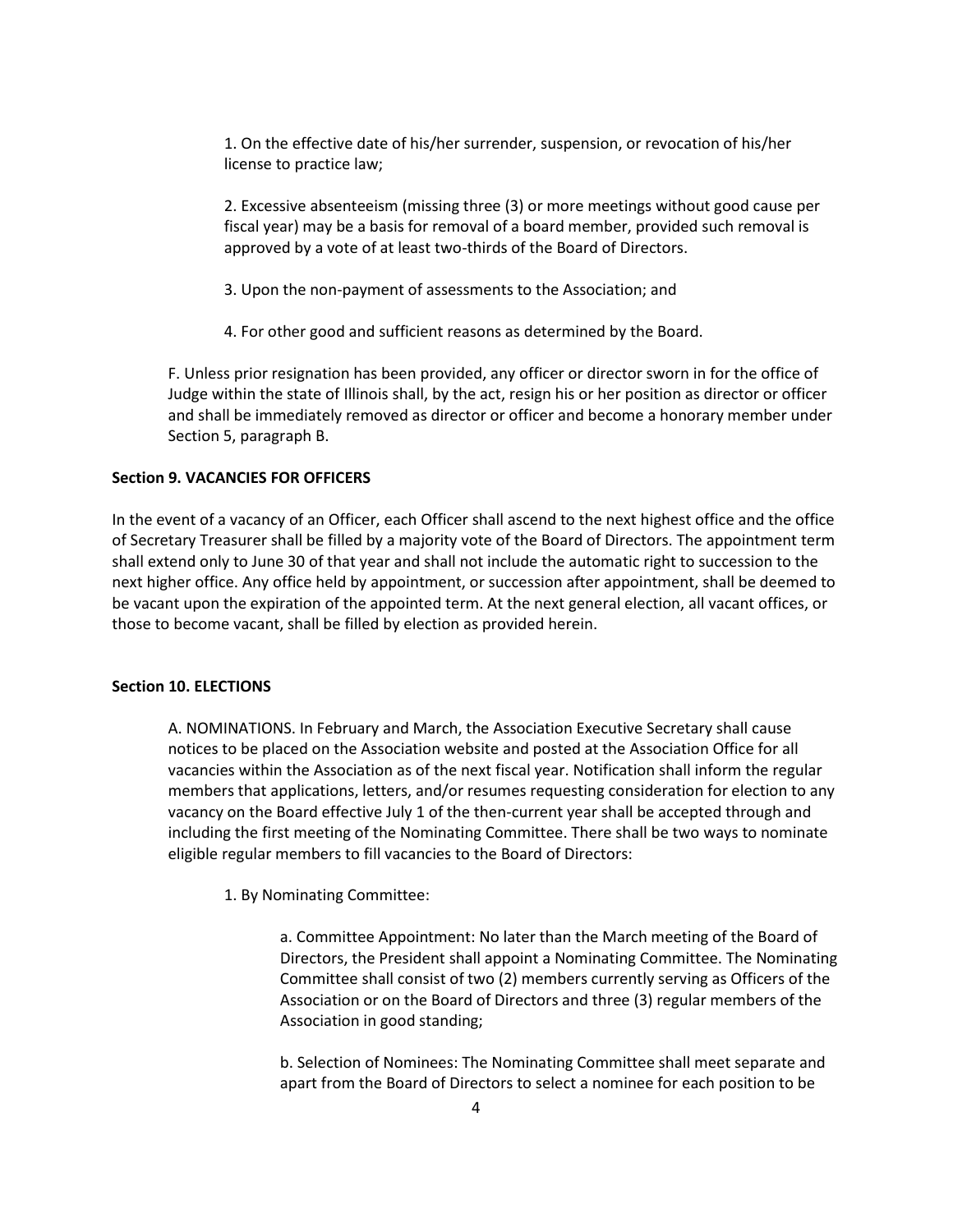filled on the Board of Directors. The Nominating Committee shall consider the application, letters, and/or resumes submitted by regular members from the date of publication of the vacancies through the first meeting of Nominating Committee;

C. Recommendation to Membership: At the regular April monthly meeting of the Board of Directors, the Nominating Committee shall report its recommendations for nominations to the Board of Directors;

d. Notice by E-Mail: The President shall direct the Association Executive Secretary to transmit to all regular members by e-mail along with the notice of the regular May monthly meeting the Nominating Committee's recommendations.

#### 2. By Members:

a. Regular members in good standing may submit names, in writing, of prospective nominees to the Board of Directors;

b. Nominations from the regular members shall be made and seconded from the floor during the regularly scheduled April meeting of the Board of Directors. If a nomination is so made, seconded, and approved for consideration by a majority of quorum of members of the Board of Directors present to vote, the Board of Directors shall direct the name(s) submitted by the regular members be included with the Nominating Committee's recommendation(s) being sent to all regular members as outlined in subparagraph A (l)(d) herein.

#### B. BALLOTING

1. Uncontested Election: In the event that no candidates are nominated in opposition to those selected by the Nominating Committee, the vote of the regular members shall be orally cast at the Annual Meeting for the nominee(s) selected by the Nominating Committee.

2. Contested Election. In the event that candidates are nominated in opposition to those selected by the Nominating Committee, the procedure shall be as follows:

a. Election Committee: The President at the regular May monthly meeting shall appoint an Election Committee consisting of three (3) regular members in good standing of the Association to conduct the election;

b. Statement of Qualification of Candidates: The Election Committee may cause to be prepared and mailed with the ballots a brief statement of the pertinent background information about each candidate. Such statements shall be approved by the Board of Directors before mailing;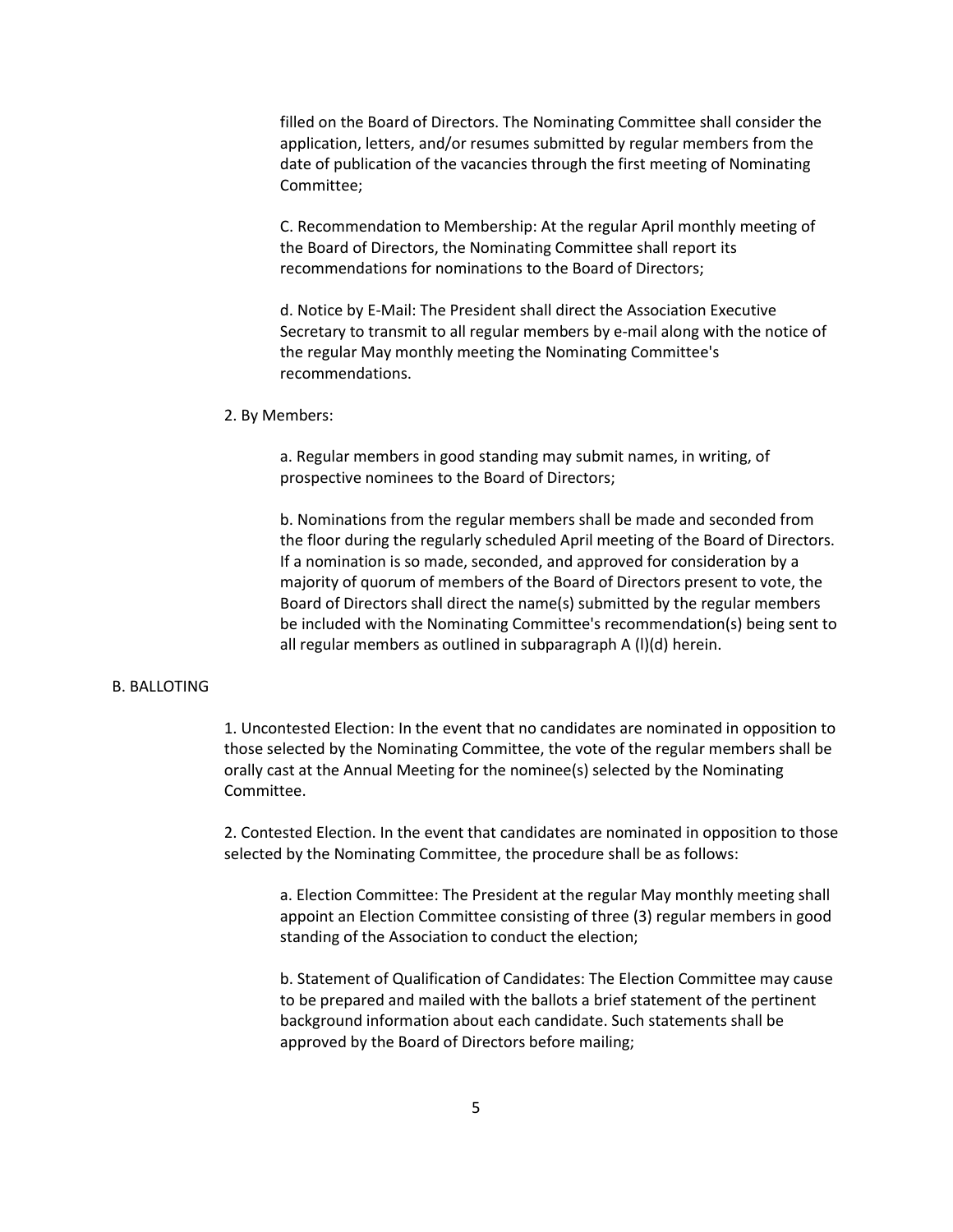c. Preparation and Mailing of Ballots: The Association's Executive Secretary shall cause ballots to be printed which shall set forth the names of all candidates nominated, listing the candidates in alphabetical order under the designation of the office. Not less than five (5) days or more than twenty (20) days preceding the date of the annual meeting, the Association's Executive Secretary shall mail or cause to be mailed to each regular member in good standing, on the date of mailing, an envelope containing a ballot, an envelope marked for ballot only, a signature verification form for the signature of the member voting, and an envelope addressed to the Election Committee at the office of the Association. A regular member who is restored to good standing prior to the fifth (5th) day preceding the date of the annual meeting shall be entitled to secure a ballot, vote in the election, and be a candidate for a vacancy to the Board of Directors;

d. Casting Ballots: Each regular member upon marking his ballot shall enclose it in the envelope marked "for ballot only", seal that envelope, write his/her signature upon the signature verification form, enclose both the signature verification form and sealed envelope containing his/her ballot in the envelope addressed to the Election Committee and mail or deliver the same to the Election Committee, c/o Office of the Association. When envelopes addressed to the Election Committee are received at the Office of the Association, they shall be retained in a secure place and there kept until the time of canvassing the votes;

e. Canvass of Votes: The Election Committee shall begin the canvass of votes immediately on the fourth (4th) day preceding the date of the annual meeting. From the signature verification forms accompanying each ballot, the name of each person voting shall first be checked off the roll of members. If a signature verification form is signed by a regular member in good standing, the accompanying envelope marked for ballot only shall be placed unopened in a ballot box. If there is no signature slip or if the signature slip is not signed, or if the member signing the same is not entitled to vote, or is not in good standing, the envelope marked for ballot only shall be rejected. Thereafter, the ballot box and the envelope therein contained shall be opened and the votes shall be counted. No ballot shall be counted unless it is received before the fifth (5th) day preceding the date of the Annual Meeting, accompanied by a signature verification form signed by a member in good standing on the day fixed for the canvass of the votes. No form of ballot other than the one approved by the Election Committee shall be counted;

f. Tie Vote: In case of a tie vote for any office**,** another contested election shall be held, for only those offices which are tied, at the earliest possible date to be set by the Board of Directors.

C. REPORTING OF RESULTS. The Election Committee shall report the results of its canvass of votes to the President upon the completion of its duties and prior to the Annual Meeting or a special meeting called in the event of a tie vote. The President shall announce the results of the election at the annual meeting or at a special meeting called in the case of a tie vote.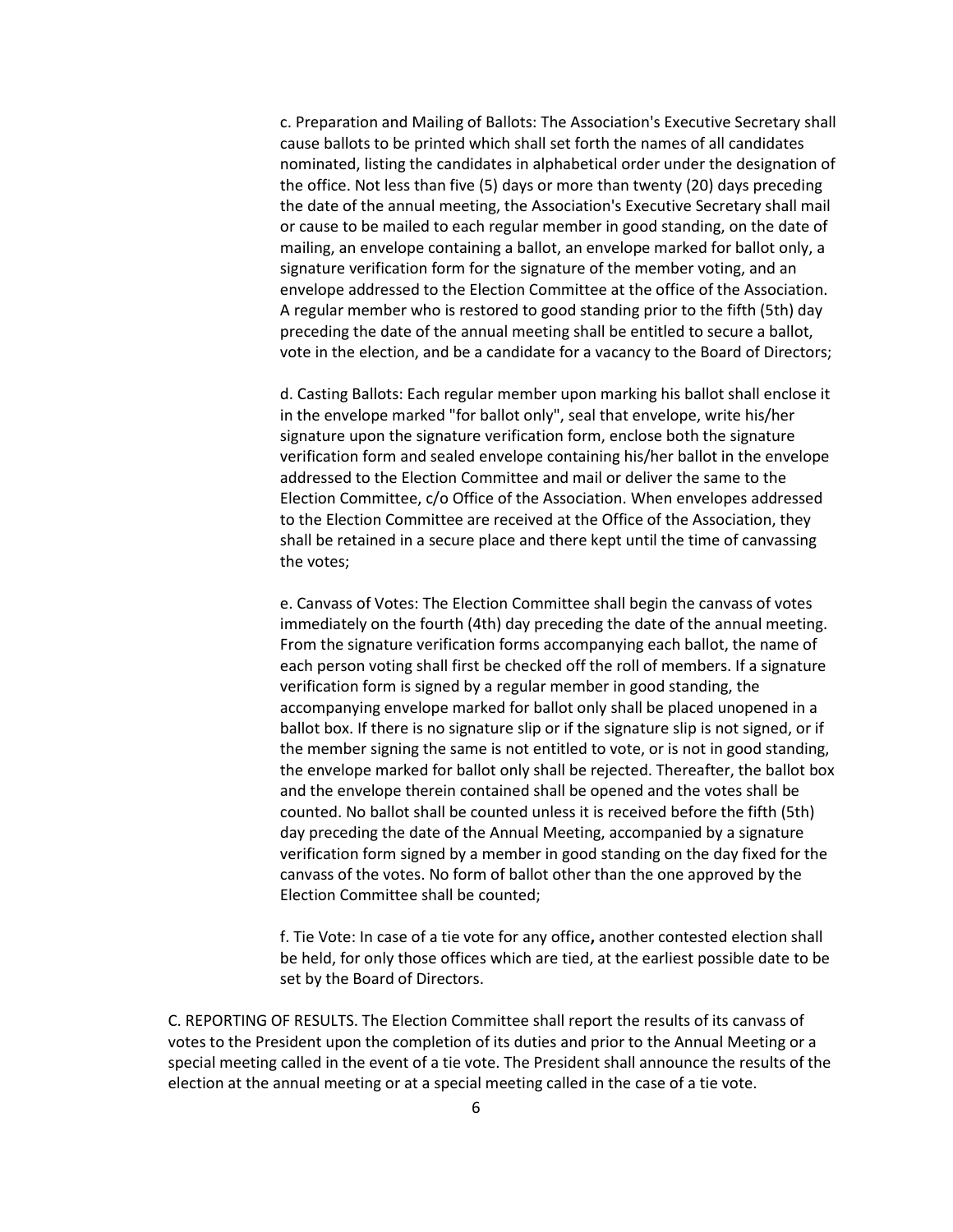D. ASSUMPTION OF OFFICE. The newly elected members of the Board of Directors shall assume their respective offices on the date of their election or the July  $1<sup>st</sup>$  following the Annual Meeting, whichever is later

## **Section 11. PRESIDENT**

The President shall preside at all meetings of the Board of Directors. In the President's absence, the Senior Vice-President attending the meeting shall preside.

### **Section 12. VICE-PRESIDENTS**

A. Subject to the direction of the President and the Board of Director's, the Vice-Presidents shall have general supervision of the various committees;

B. The First Vice-President shall supervise the Chairpersons of committees to ensure that each committee is active.

C. The Second Vice-President, working with the Executive Secretary of the Association, shall be responsible for updating the content of the Association web site.

### **Section 13. SECRETARY-TREASURER**

The Secretary-Treasurer shall ensure that a record of the proceeding of the Board of Directors, Offices, and the meetings is kept, and shall be custodian of the corporate records of the Association. He or she shall also file the annual corporate report of the Association with the Secretary of State. The Secretary-Treasurer shall also keep a complete record of funds received and disbursed by him or her and file all tax returns required by law. At least quarterly, he or she shall submit or have submitted a written report of the financial condition of the Association. In absence of the Secretary-Treasurer, the First Vice-President shall assume the duties of the Secretary-Treasurer.

#### **Section 14. IMMEDIATE PAST PRESIDENT**

The Immediate Past President of the Association shall serve for one (1) year. He or she shall serve in whatever capacity directed by the Board. The Immediate Past President shall be a voting member of the Board.

## **Section 15. QUORUM**

A majority of the total number of members of the Board of Directors present, in person, shall constitute a quorum. The affirmative vote of the majority of the quorum shall be necessary for action by the Board unless otherwise stated herein.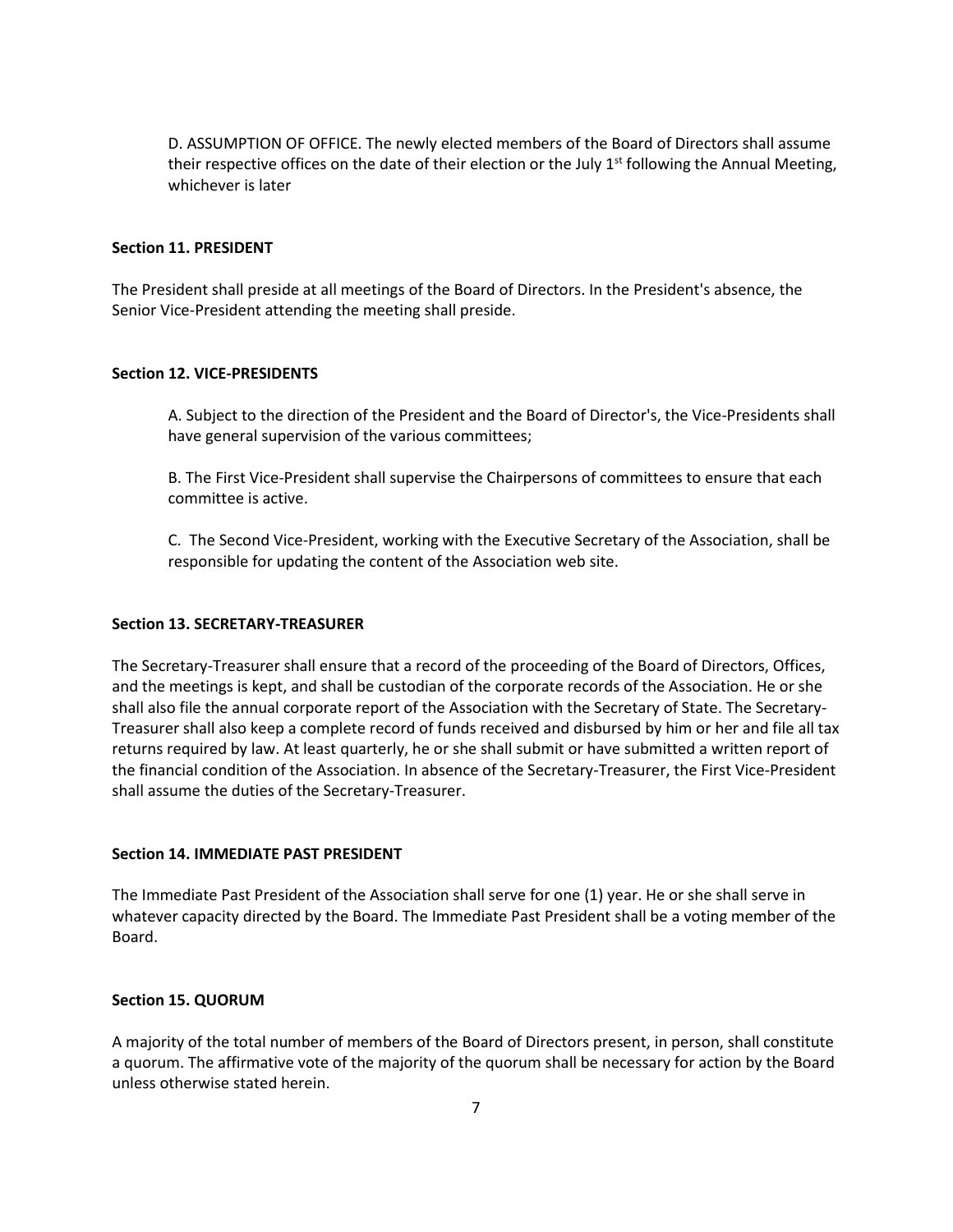### **Section 16. COMMITTEES**

The President, with the advice of the Board of Directors, shall appoint permanent Committees, as determined necessary by the Board Members of the Board of Directors may be assigned to each Committee by the President, with the advice of the Board of Directors, to encourage Committee action and involvement. Committee Chairmen shall conduct the affairs of their respective Committees, shall report to the Officers at least quarterly on their activities, and shall adopt brief written policies and procedures which shall be passed on to their successors.

Each Permanent Committee shall be encouraged to present at least one, three hour seminar which will be accredited by the Illinois State Bar Association for Continuing Legal Education Credit. The Board of Directors shall, at or near the beginning of each year, set the schedule for the seminars. The seminars shall be offered at no charge to Will County Bar Association members (although any meal/ drink fees/surcharges may be assessed, as appropriate, to cover such costs). The presenters and attendees shall receive the appropriate CLS credit for each seminar as designated and approved by the Illinois State Bar Association in conjunction with the Will County Bar Association Board of Directors.

Each Committee Chairperson shall be encouraged to submit at least one article for publication on the Association web site each fiscal year. The article may promote the Committee's upcoming seminar(s), topics in the Committee's area of interest, or such other topics as the Second Vice President deem(s) appropriate. The Will County Bar Association Board of Directors retains final approval concerning any material placed within the Association newsletter, emails, Facebook page and/or website, and all submissions shall become the property of the Association.

## **Section 17. ATTORNEY REFERRAL SERVICE**

A. ESTABLISHMENT. As a public service, the Association may establish and maintain an Attorney Referral Service and advertise such service in such matter as the Board of Directors shall from time to time determine.

B. OPERATION. The operation of the Attorney Referral Service shall be the responsibility of the Board of Directors. The service shall include providing the names and addresses of all regular members in good standing with the Association who practice in the area requested.

C. MEMBER PARTICIPATION. All regular members in good standing of the Association may be eligible to participate in the Attorney Referral Service. Any member will be listed in his/her area(s) of practice.

D. CENSURE, SUSPENSION AND REMOVAL. The Board of Directors shall adopt such rules, regulations and procedures as it deems advisable to censure, suspend, or remove any member from participation in the Attorney Referral Service.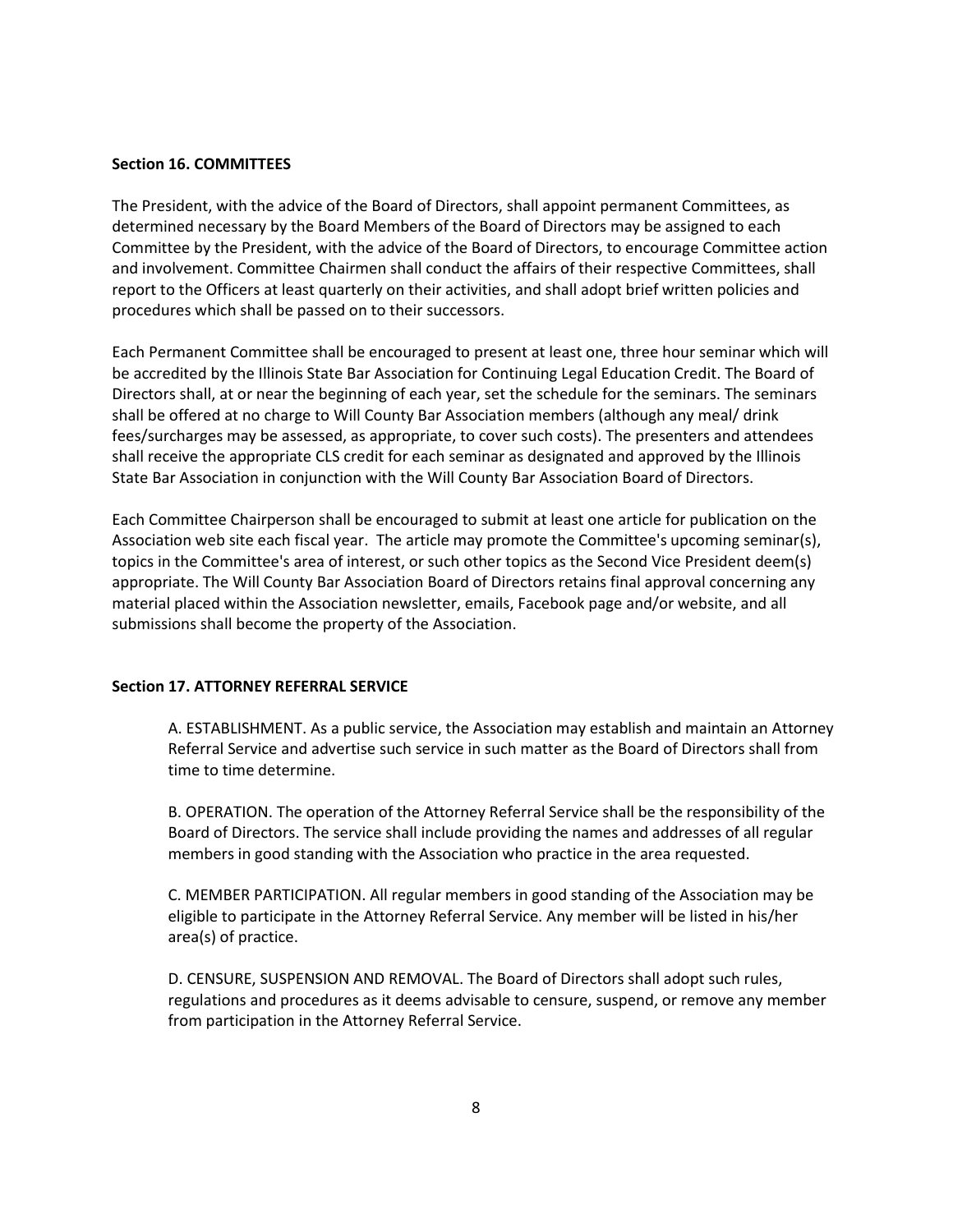#### **Section 18. ASSESSMENTS**

Assessments for the Association's fiscal year (July 1 and June 30) shall be payable in one installment each year as the Board of Directors shall determine from time to time. Such assessments may be in different amounts based upon age and/or length of practice.

A**.** The Secretary-Treasurer shall cause to be forwarded a statement for any assessments, including but not limited to Association assessments, approved by the Board of Directors to each member in June of each year. In the event such installment is not paid within thirty (30) days of the due date, the attorney is not in good standing within the Association and relinquishes the rights to vote, to serve as a committee chair, to reduced rates for CLE seminars, and other privileges of membership. The Board of Directors shall reserve the right to assess an additional penalty;

B. A member dropped for non-payment of assessments may be reinstated upon payment of all delinquent assessments. Should additional fees or charges have been assessed during the period when the member was not in good standing, those fees and charges shall remain and no reimbursement or credit shall be applied;

C. A member of the Association shall be exempt from payment of assessments during such time as he or she is on active duty with the Armed Forces of the U.S. or its allies, and such active duty time shall be deducted from the assessments computation period;

D. A new member applying for the Association or a member of the Association submitting payment for his/her assignment, is eligible for a \$50 deduction from his/her total assessment if he/she is a member in good standing of another Will County Organized Bar Association. Will County Organized Bar Association means a bar association that has existed for a minimum of three (3) years and does not discriminate in its membership practices on the basis of sex, race, age, religion, handicap, sexual orientation, or national origin. To be eligible for the \$50 deduction, the new member of the Association or member of the Association must provide a statement that he/she is a member in good standing of a Will County Organized Bar Association, other than the Association, either in his/her application or at the time of payment of the assessment. If any new member of the Association or member of the Association is found to have provided false information, the Board of Directors reserves the right to assess a penalty or terminate said individual's membership to the Association.

E. If a person becomes a new member at any time after the month of December, and is not otherwise exempt from the assessment, his/her assessments shall be prorated from the first day of the month in which he or she becomes a member to June 30, the end of the fiscal year.

## **Section 19. CONTRACT AUTHORIZATION**

Prior to execution, any contracts entered into on behalf of the Association, for whatever reason, must be pre-approved by a majority vote of the Board of Directors.